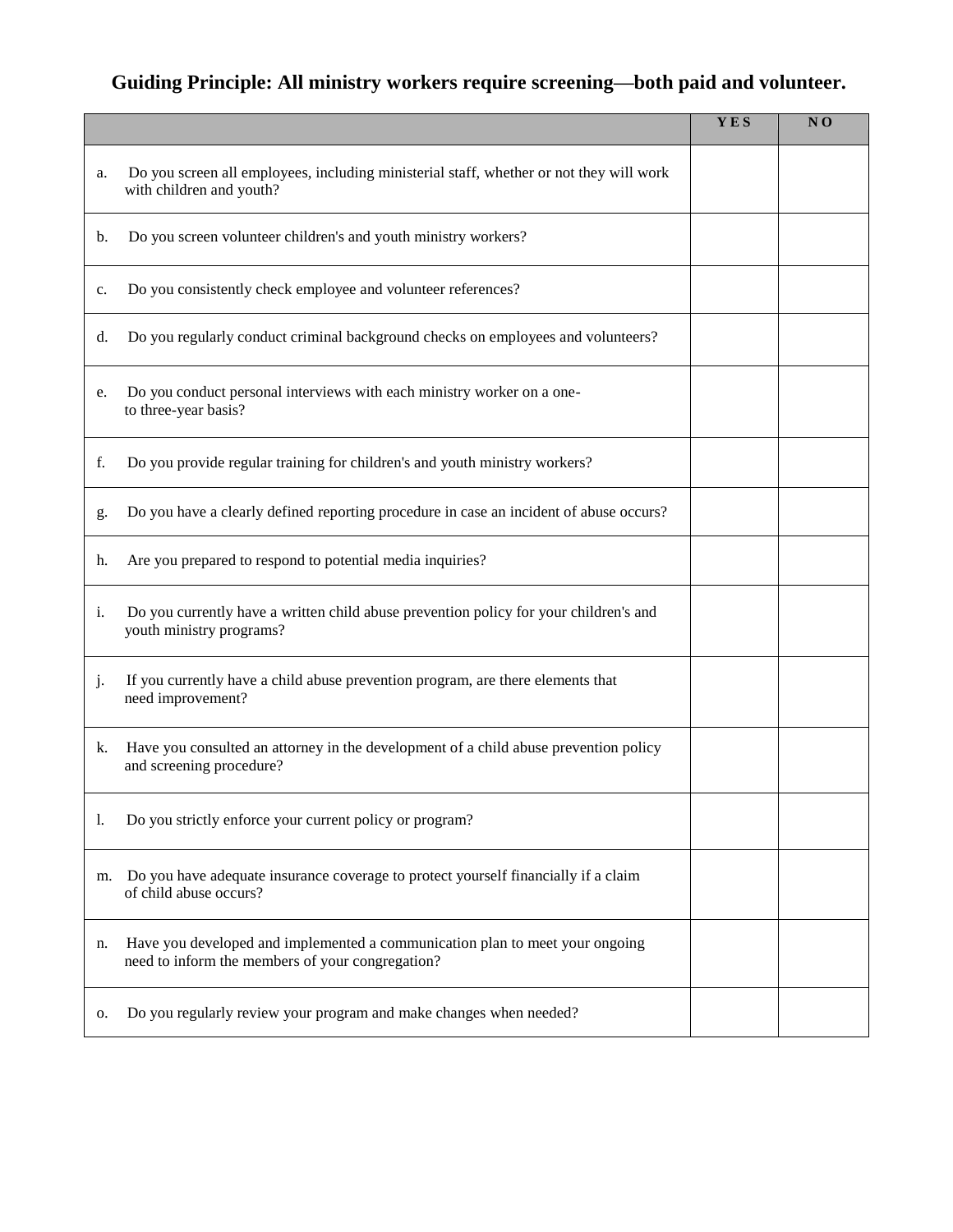# **Reference Response Information**

| To:        |                                                                                                                                                                                                                                                                                                                                                                |
|------------|----------------------------------------------------------------------------------------------------------------------------------------------------------------------------------------------------------------------------------------------------------------------------------------------------------------------------------------------------------------|
|            | Name of Ministry                                                                                                                                                                                                                                                                                                                                               |
| From:      |                                                                                                                                                                                                                                                                                                                                                                |
|            | Address                                                                                                                                                                                                                                                                                                                                                        |
|            |                                                                                                                                                                                                                                                                                                                                                                |
|            | Name of Worker Candidate                                                                                                                                                                                                                                                                                                                                       |
|            | The individual named above has expressed an interest in working with children or youth in our ministry. The candidate has<br>listed you as a reference. In order for our organization to properly evaluate the qualifications of this worker<br>candidate, we are asking you to complete this form with your honest opinions and impressions of the candidate. |
|            | Please return the completed form to our organization in the enclosed envelope. Thank you for your assistance.                                                                                                                                                                                                                                                  |
|            |                                                                                                                                                                                                                                                                                                                                                                |
|            |                                                                                                                                                                                                                                                                                                                                                                |
|            |                                                                                                                                                                                                                                                                                                                                                                |
|            |                                                                                                                                                                                                                                                                                                                                                                |
|            | 2. In what capacity have you come to know this individual? (i.e., co-worker, neighbor, friend, etc.)                                                                                                                                                                                                                                                           |
|            |                                                                                                                                                                                                                                                                                                                                                                |
|            |                                                                                                                                                                                                                                                                                                                                                                |
|            |                                                                                                                                                                                                                                                                                                                                                                |
|            |                                                                                                                                                                                                                                                                                                                                                                |
|            | 3. In your opinion, is the above worker candidate fully qualified to work with children and youth?                                                                                                                                                                                                                                                             |
|            |                                                                                                                                                                                                                                                                                                                                                                |
|            | $\Box$ Yes $\Box$ No<br>(If no, please explain)                                                                                                                                                                                                                                                                                                                |
|            | 4. What concerns, if any, would you have in allowing this individual to work with children or youth?                                                                                                                                                                                                                                                           |
|            |                                                                                                                                                                                                                                                                                                                                                                |
|            |                                                                                                                                                                                                                                                                                                                                                                |
|            |                                                                                                                                                                                                                                                                                                                                                                |
|            | 5. Are you aware of anything in the candidate's background, personality, or behavior that could in any way pose a threat to<br>children or youth?                                                                                                                                                                                                              |
|            | $\Box$ Yes $\Box$ No $\Box$ (If no, please explain)                                                                                                                                                                                                                                                                                                            |
|            | <b>Additional comments or explanations:</b>                                                                                                                                                                                                                                                                                                                    |
|            | The above information is true and correct to the best of my knowledge.                                                                                                                                                                                                                                                                                         |
|            |                                                                                                                                                                                                                                                                                                                                                                |
|            | Date: the contract of the contract of the contract of the contract of the contract of the contract of the contract of the contract of the contract of the contract of the contract of the contract of the contract of the cont                                                                                                                                 |
|            |                                                                                                                                                                                                                                                                                                                                                                |
|            | Please return this form at your earliest convenience to: (name of church, individual)                                                                                                                                                                                                                                                                          |
| Thank you. |                                                                                                                                                                                                                                                                                                                                                                |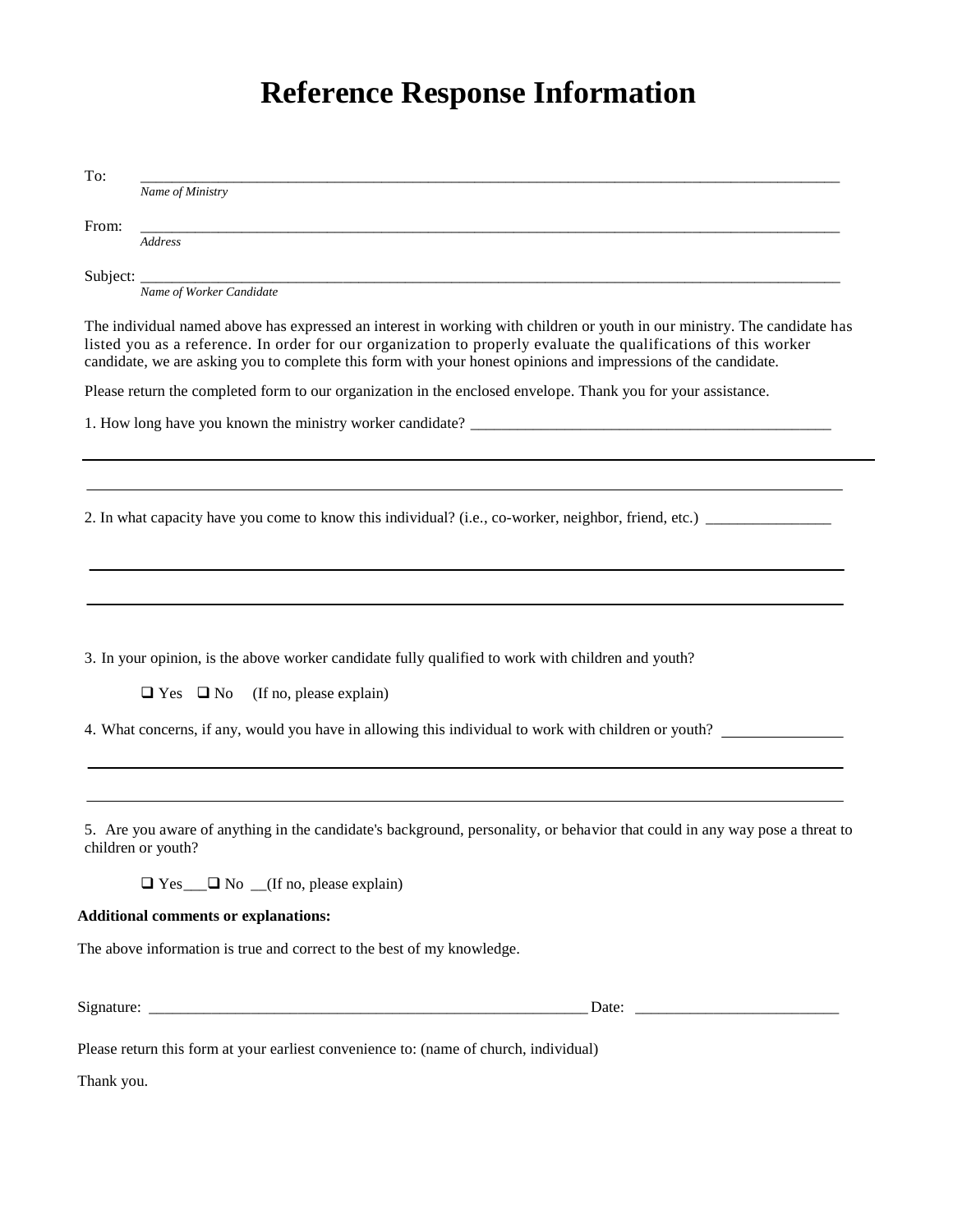### **Worker Renewal Application**

#### **Volunteers and Employees**

|                            | Age range: $\Box$ 18 or younger                                    | $\Box$ 19-25 | $\Box$ 26 or older                                                                                                                        |                                                                                                                                                         |
|----------------------------|--------------------------------------------------------------------|--------------|-------------------------------------------------------------------------------------------------------------------------------------------|---------------------------------------------------------------------------------------------------------------------------------------------------------|
|                            |                                                                    |              | Which area(s) of this ministry are you currently involved?                                                                                |                                                                                                                                                         |
|                            |                                                                    |              | What other areas of this ministry, if any, do you plan to become involved?                                                                |                                                                                                                                                         |
|                            |                                                                    |              |                                                                                                                                           |                                                                                                                                                         |
| Have you at any time ever: |                                                                    |              |                                                                                                                                           |                                                                                                                                                         |
| ٠                          | Been arrested for any reason?                                      |              |                                                                                                                                           | $\Box$ Yes $\Box$ No                                                                                                                                    |
|                            | *Been convicted of, or pleaded guilty or no contest to, any crime? |              |                                                                                                                                           | $\Box$ Yes $\Box$ No                                                                                                                                    |
|                            |                                                                    |              | **Engaged in, or been accused of, any child molestation, exploitation, or abuse?                                                          | $\Box$ Yes $\Box$ No                                                                                                                                    |
|                            |                                                                    |              | accusation aspect of this question might not be able to be asked of an employee or an applicant for employment. Check with your attorney. | *To the extent that a crime does not pose a threat to minors, you might not be able to ask this question in your State. Check with your attorney. **The |
| Are you aware of:          |                                                                    |              |                                                                                                                                           |                                                                                                                                                         |

| Having any traits or tendencies that could pose any threat to children, youth, or others? $\Box$ Yes $\Box$ No |                      |  |
|----------------------------------------------------------------------------------------------------------------|----------------------|--|
| Any reason why you should not work with children, youth, or others?                                            | $\Box$ Yes $\Box$ No |  |

If the answer to any of these questions is *"yes,"* please explain in detail• \_\_\_\_\_\_\_\_\_\_\_\_\_\_\_\_\_\_\_\_\_\_\_\_\_\_\_\_\_\_\_\_\_\_\_\_\_\_

#### **Worker Renewal, Work Verification and Release: Volunteers and Employees**

I recognize that (name of organization) is relying on the accuracy of the information I provide on the Worker Renewal Application form. Accordingly, I attest and affirm that the information I have provided is absolutely true and correct.

I voluntarily release the organization and any such person or entity listed on the Worker Renewal Application form from liability involving the communication of information relating to my background or qualifications. I further authorize the organization to conduct a criminal background investigation if such a check is deemed necessary.

I agree to abide by all policies and procedures of the organization and to protect the health and safety of the children or youth assigned to my care or supervision at all times.

Printed name:

Signature: \_\_\_\_\_\_\_\_\_\_\_\_\_\_\_\_\_\_\_\_\_\_\_\_\_\_\_\_\_\_\_\_\_\_\_\_\_\_\_\_\_\_\_\_\_\_\_\_\_\_\_\_\_\_\_ Date: \_\_\_\_\_\_\_\_\_\_\_\_\_\_\_\_\_\_\_\_\_\_\_\_\_\_\_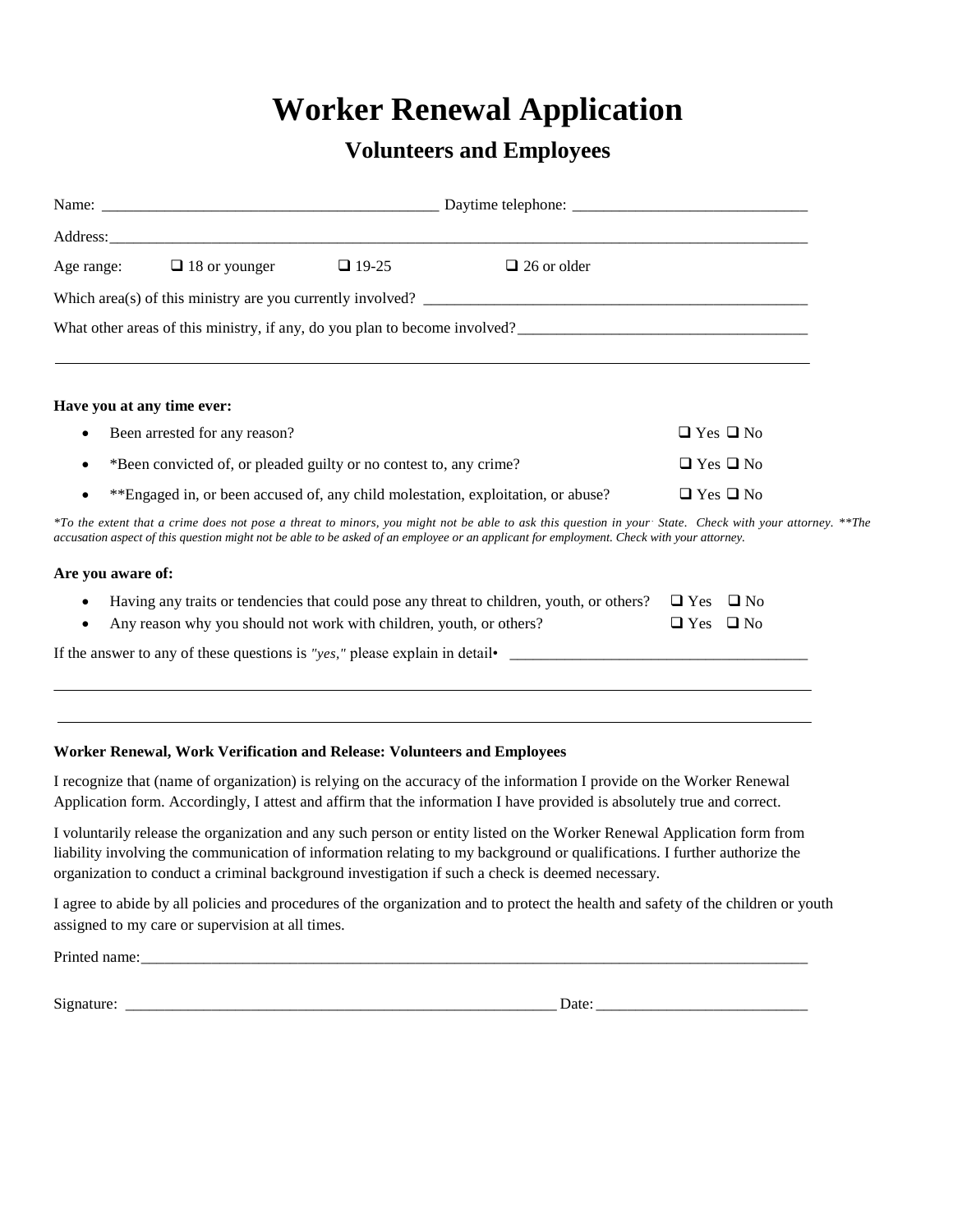## **Notice of Injury**

|                                        | Name:                                                                                                                                  |  |  |
|----------------------------------------|----------------------------------------------------------------------------------------------------------------------------------------|--|--|
| Organization                           | Address:                                                                                                                               |  |  |
|                                        | Time:<br>Date of Injury:<br>$\Box$ AM $\Box$ PM                                                                                        |  |  |
| <b>Time and Place .of</b><br>Injury    | Where did the injury occur?                                                                                                            |  |  |
|                                        |                                                                                                                                        |  |  |
|                                        | Name:<br>Age:                                                                                                                          |  |  |
|                                        | Telephone:<br>Address:                                                                                                                 |  |  |
| Person Injured                         | Name of parents/guardians (if a minor):                                                                                                |  |  |
|                                        | Employer:                                                                                                                              |  |  |
|                                        | Injuries sustained:                                                                                                                    |  |  |
|                                        | Where was injured. taken? (hospital/doctor):                                                                                           |  |  |
|                                        | Relationship to organization: $\Box$ Member $\Box$ Visitor $\Box$ Volunteer $\Box$ Employee                                            |  |  |
|                                        | $\Box$ Student/Camper $\Box$ Tenant/Resident<br>$\Box$ Other                                                                           |  |  |
|                                        | If injury occurred on insured's premises, for what purpose was the injured<br>on the premises?                                         |  |  |
|                                        | Who was responsible for supervision at the time of injury?                                                                             |  |  |
|                                        | If injury occurred elsewhere, what connection did it have with the insured's<br>operations or activities?                              |  |  |
|                                        | Does the injured party have personal medical insurance that could apply?<br>$\Box$ Yes $\Box$ No<br>Name of medical insurance company: |  |  |
|                                        |                                                                                                                                        |  |  |
|                                        |                                                                                                                                        |  |  |
| <b>Full Description of</b><br>Incident |                                                                                                                                        |  |  |
|                                        |                                                                                                                                        |  |  |
|                                        |                                                                                                                                        |  |  |
| Witnesses                              |                                                                                                                                        |  |  |
|                                        | Name:<br>Telephone:                                                                                                                    |  |  |
|                                        | Address:                                                                                                                               |  |  |
|                                        | Name:<br>Telephone:                                                                                                                    |  |  |
|                                        | Address:                                                                                                                               |  |  |
|                                        |                                                                                                                                        |  |  |

Signature: \_\_\_\_\_\_\_\_\_\_\_\_\_\_\_\_\_\_\_\_\_\_\_\_\_\_\_\_\_\_\_\_\_\_\_\_\_\_\_\_\_\_\_\_\_\_\_\_\_\_\_\_\_\_ Date of report: \_\_\_\_\_\_\_\_\_\_\_\_\_\_\_\_\_\_\_\_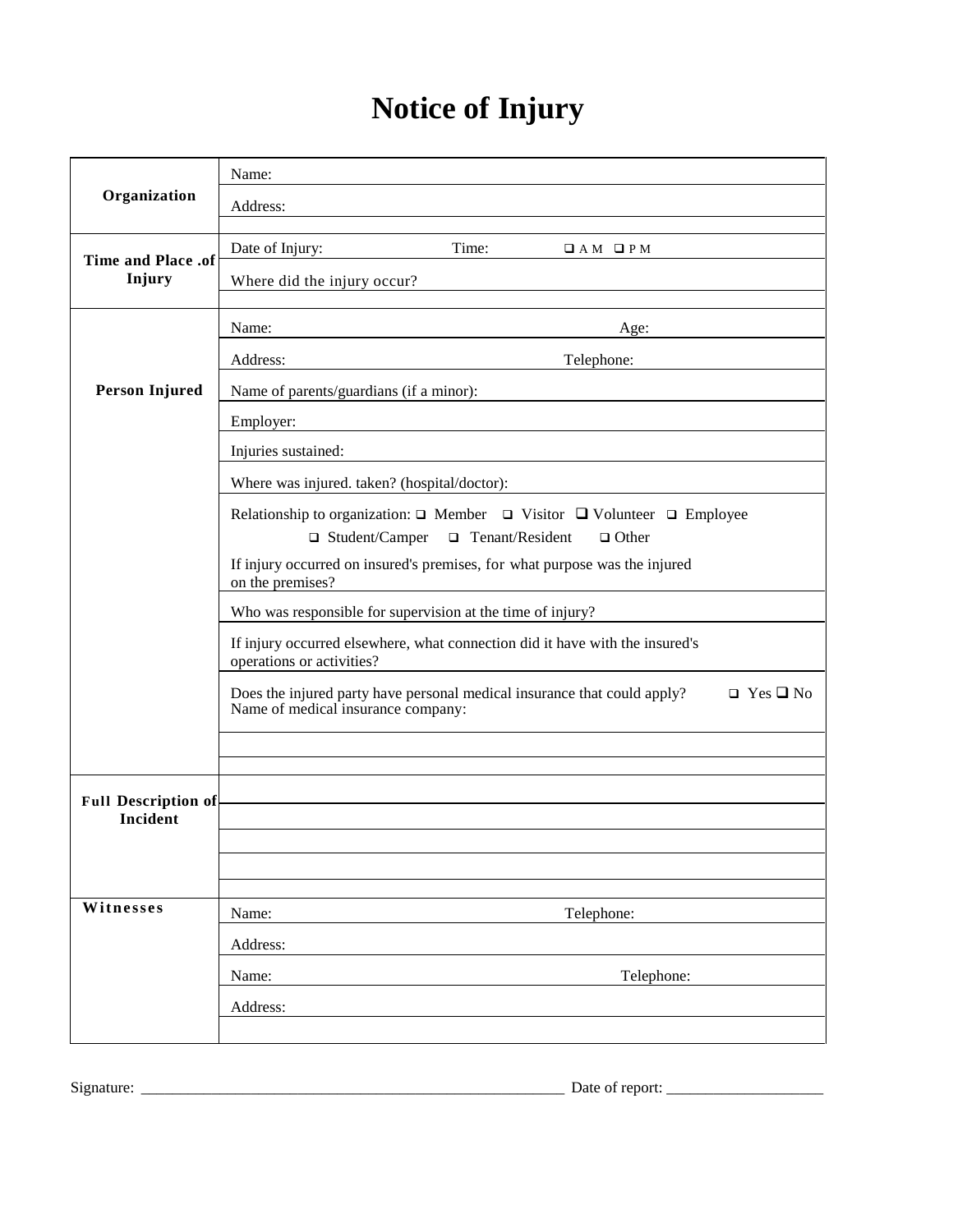## **Sample Children's/Youth Work Application**

| Age range:                                                                                                                                                                                                                                                                                           | $\Box$ 18 or younger $\Box$ 19-25                                                                                       | $\Box$ 26 or older |            |              |  |
|------------------------------------------------------------------------------------------------------------------------------------------------------------------------------------------------------------------------------------------------------------------------------------------------------|-------------------------------------------------------------------------------------------------------------------------|--------------------|------------|--------------|--|
| In which children's/youth program(s) do you want to become involved?                                                                                                                                                                                                                                 |                                                                                                                         |                    |            |              |  |
| What skills would you bring to the children's/youth program?                                                                                                                                                                                                                                         |                                                                                                                         |                    |            |              |  |
| What other children's/youth work experience do you have? (Please list)                                                                                                                                                                                                                               |                                                                                                                         |                    |            |              |  |
| Organization                                                                                                                                                                                                                                                                                         | Program                                                                                                                 | Dates              |            | Contact      |  |
|                                                                                                                                                                                                                                                                                                      | <u> 1999 - Johann Harry Harry Harry Harry Harry Harry Harry Harry Harry Harry Harry Harry Harry Harry Harry Harry H</u> |                    |            |              |  |
|                                                                                                                                                                                                                                                                                                      |                                                                                                                         |                    |            |              |  |
| Have you at any time ever:                                                                                                                                                                                                                                                                           | <u> 1990 - 1990 - 1990 - 1990 - 1990 - 1990 - 1990 - 1990 - 1990 - 1990 - 1990 - 1990 - 1990 - 1990 - 1990 - 199</u>    |                    |            |              |  |
| • Been arrested for any reason?                                                                                                                                                                                                                                                                      |                                                                                                                         |                    | $\Box$ Yes | $\Box$ No    |  |
| • *Been convicted of, or pleaded guilty or no contest to, any crime?                                                                                                                                                                                                                                 |                                                                                                                         |                    | $\Box$ Yes | $\Box$ No    |  |
| • **Engaged in, or been accused of, any child molestation, exploitation, or abuse?                                                                                                                                                                                                                   |                                                                                                                         |                    | $\Box$ Yes | $\square$ No |  |
| *To the extent that a crime does not pose a threat to minors, you might not be able to ask this question in your State. Check with your attorney. **The<br>accusation aspect of this question might not be able to be asked of an employee or an applicant for employment. Check with your attorney. |                                                                                                                         |                    |            |              |  |
| Are you aware of:                                                                                                                                                                                                                                                                                    |                                                                                                                         |                    |            |              |  |
| • Having any traits or tendencies that could pose any threat to children, youth, or others? $\Box$ Yes                                                                                                                                                                                               |                                                                                                                         |                    |            | $\square$ No |  |
| • Any reason why you should not work with children, youth, or others?                                                                                                                                                                                                                                |                                                                                                                         |                    | $\Box$ Yes | $\Box$ No    |  |
| If the answer to any of these questions is "yes," please explain in detail:                                                                                                                                                                                                                          |                                                                                                                         |                    |            |              |  |
|                                                                                                                                                                                                                                                                                                      |                                                                                                                         |                    |            |              |  |
|                                                                                                                                                                                                                                                                                                      |                                                                                                                         |                    |            |              |  |
|                                                                                                                                                                                                                                                                                                      |                                                                                                                         |                    |            |              |  |

*(Please attach additional pages if more space is needed)*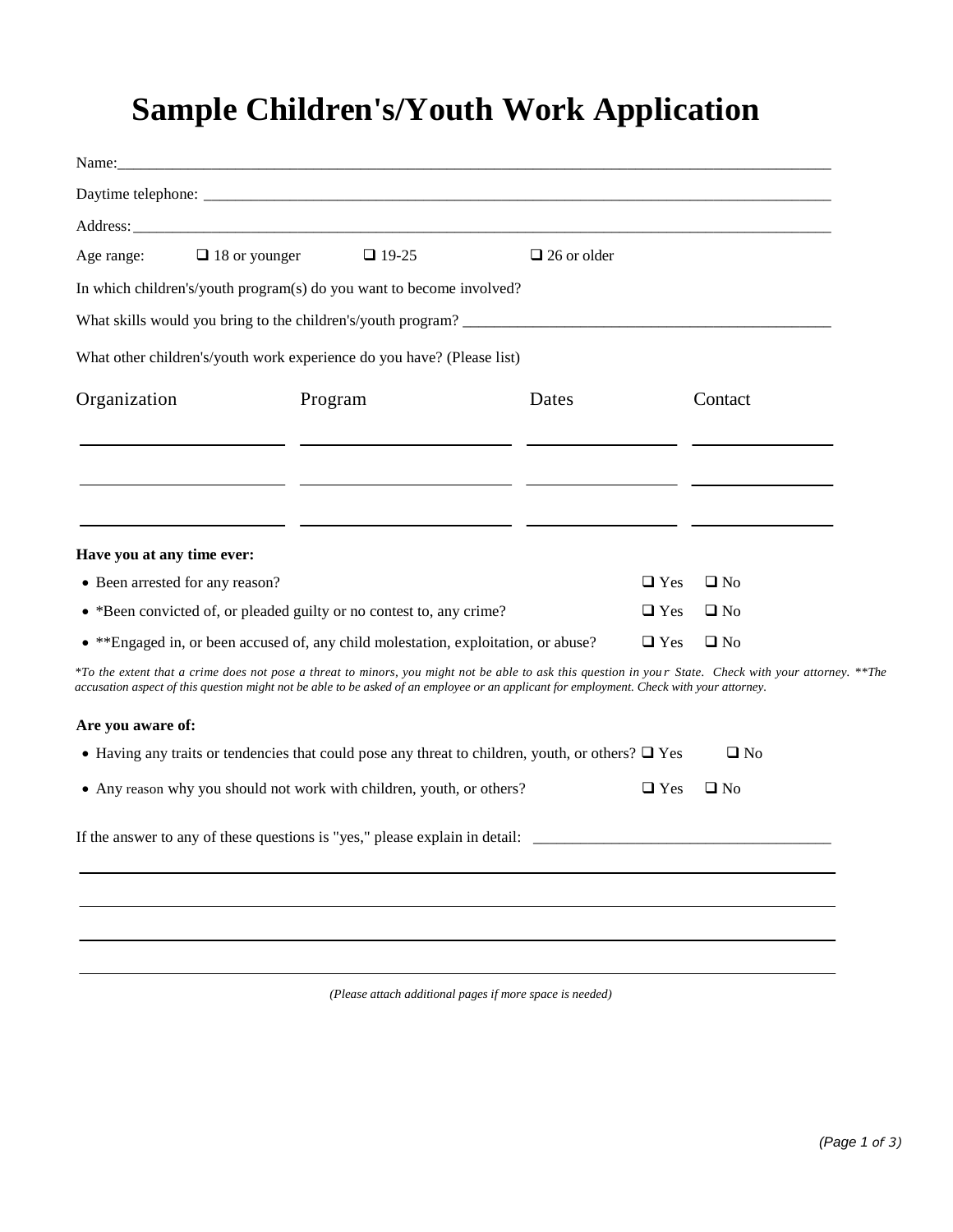#### **Church Activity**

What church or churches have you attended in the past five years?

| Church name                                                     | Pastor's name                                                     | Years attended |
|-----------------------------------------------------------------|-------------------------------------------------------------------|----------------|
|                                                                 |                                                                   |                |
|                                                                 |                                                                   |                |
|                                                                 | <u> 1980 - Johann John Stein, mars an deus Frankrik (f. 1980)</u> |                |
|                                                                 |                                                                   |                |
|                                                                 |                                                                   |                |
| References (other than relatives). Please provide at least two. |                                                                   |                |
| Name/Relationship                                               | Address                                                           | Phone          |
|                                                                 |                                                                   |                |
|                                                                 |                                                                   |                |
|                                                                 |                                                                   |                |
|                                                                 |                                                                   |                |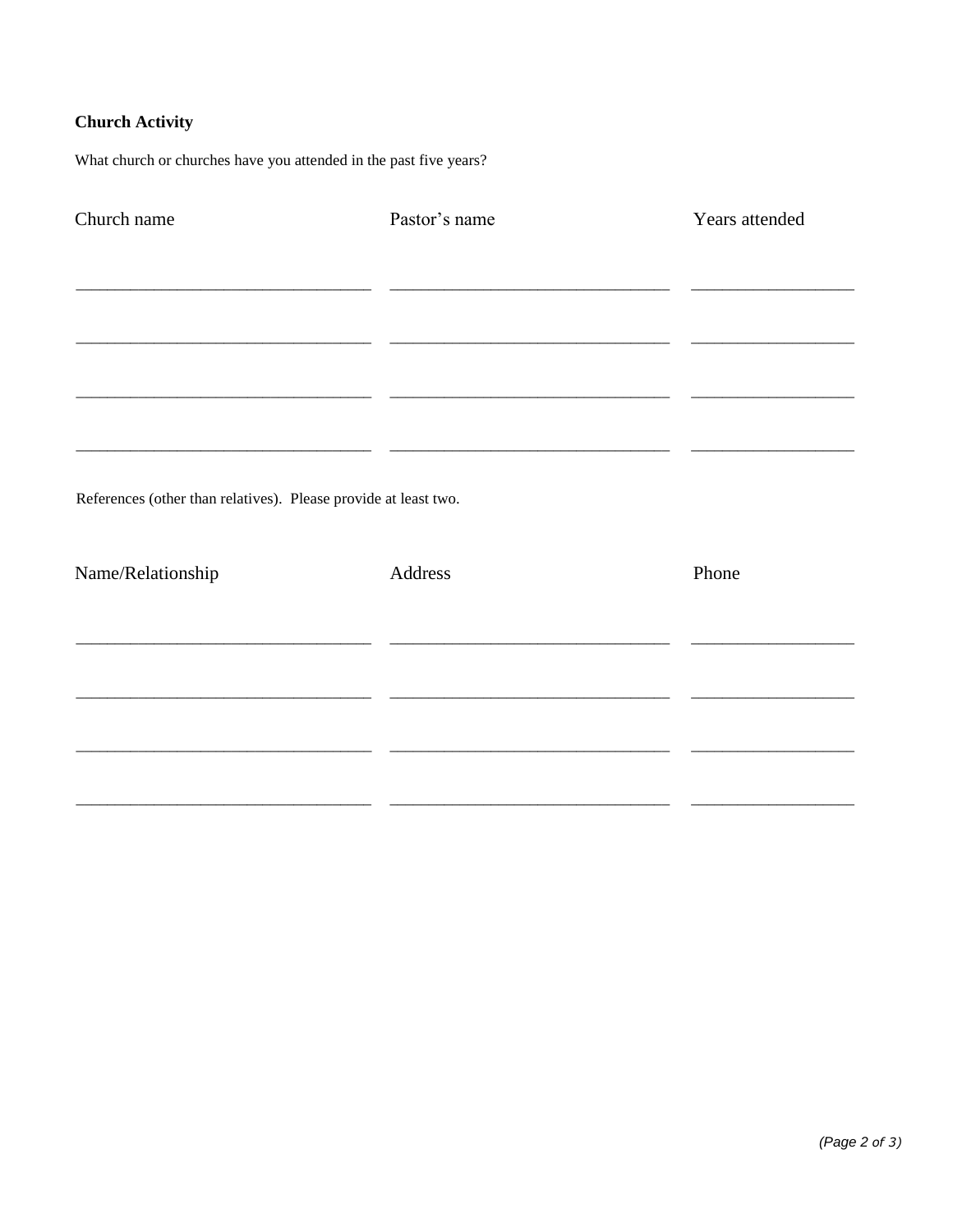#### **Children's/Youth Work Verification and Release**

I recognize that (name of organization) is relying on the accuracy of the information I provide on the Children's/Youth Work Application form. Accordingly, I attest and affirm that the information I have provided is absolutely true and correct.

I authorize the organization to contact any person or entity listed on the Children's/Youth Work Application form, and I further authorize any such person or entity to provide the organization with information, opinions, and impressions relating to my background or qualifications.

I voluntarily release the organization- and any such person or entity listed on the Children's/Youth Work Application form from liability involving the communication of information relating to my background or qualifications. I further authorize the organization to conduct a criminal background investigation if such a check is deemed necessary.

I have carefully read the policy and procedures of the organization, and I agree to abide by them and to protect the health and safety of the children or youth assigned to my care or supervision at all times.

| Drint.                 |                   |  |
|------------------------|-------------------|--|
|                        |                   |  |
| $\sim$<br>$-102$<br>ມ⊥ | Date <sup>•</sup> |  |

*(Please read this document carefully before you sign it.)*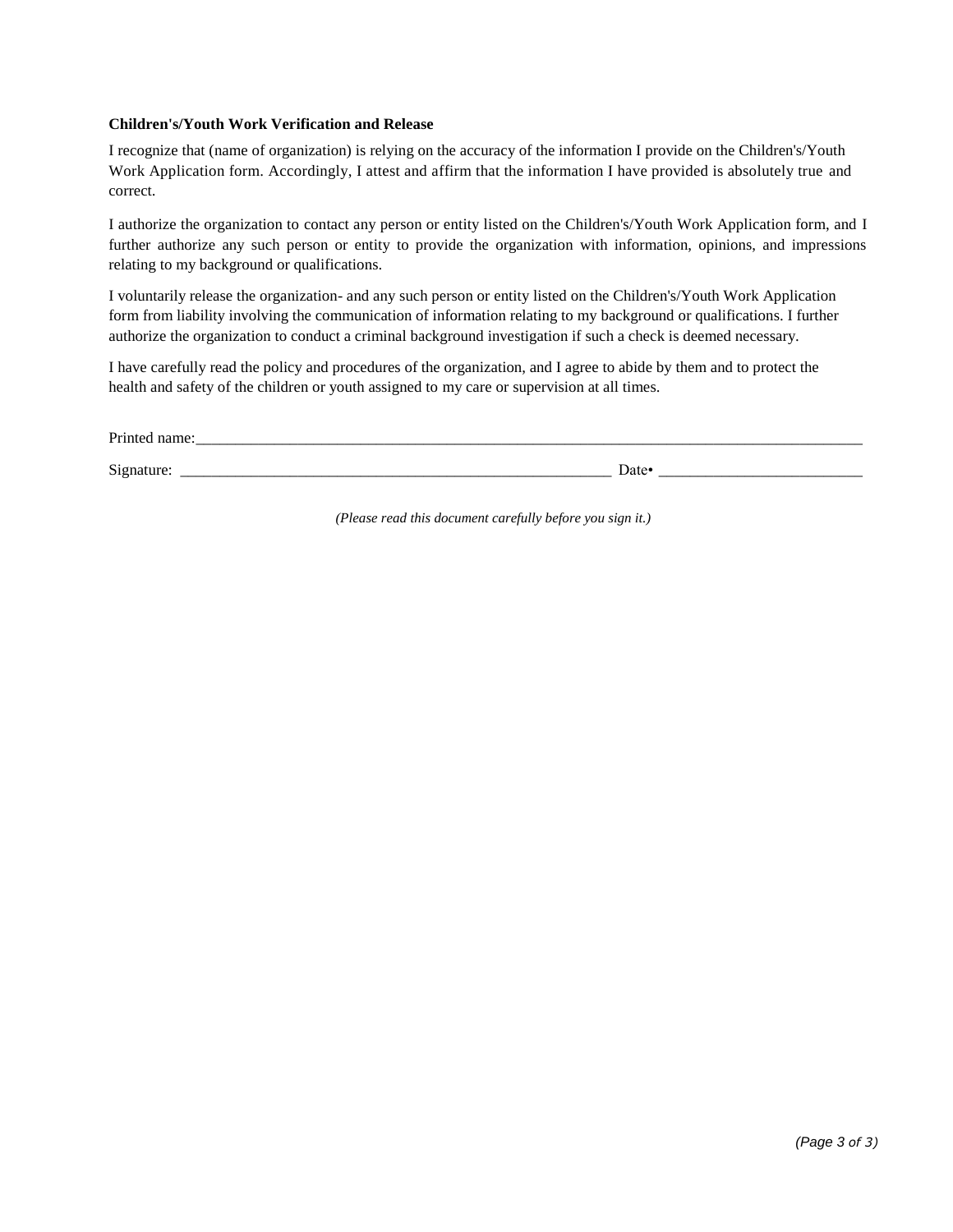### **Sample Activity Participation Agreement**

**Activity Information** *(To be completed by the activity sponsor)*

| <b>Participant Information</b> (To be completed by participant or authorized guardian) |                      |
|----------------------------------------------------------------------------------------|----------------------|
| Name of parents/guardians:                                                             |                      |
|                                                                                        |                      |
|                                                                                        |                      |
|                                                                                        |                      |
| List allergies or medical conditions:                                                  |                      |
| Is sponsor authorized to approve medical treatment?                                    | $\Box$ Yes $\Box$ No |
| Is participant covered by personal/family medical insurance?                           | $\Box$ Yes $\Box$ No |
|                                                                                        |                      |
|                                                                                        |                      |

#### **Participation Agreement**

I acknowledge that participation in the activity described above involves risk to the participant (and to the participant's parents or guardians, if the participant is a minor), and may result in various types of injury including, but not limited to, the following: sickness, bodily injury, death, emotional injury, personal injury, property damage, and financial damage.

In consideration for the opportunity to participate in the activity described above (the "activity"), the participant (or parent/guardian if the participant is a minor) acknowledges and accepts the risks of injury associated with participation in and transportation to and from the activity. The participant (or parent/guardian) accepts personal financial responsibility for any injury or other loss sustained during the activity or during transportation to and from the activity, as well as for any medical treatment rendered to the participant that is authorized by the sponsor o' its agents, employees, volunteers, or any other representatives (collectively referred to as the "activity sponsor"). Further, the participant (or parent/guardian) releases and promises to indemnify, defend, and hold harmless the activity sponsor for any injury arising directly or indirectly out of the described activity or transportation to and from the activity, whether such injury arises out of the negligence of the activity sponsor, the participant, or otherwise.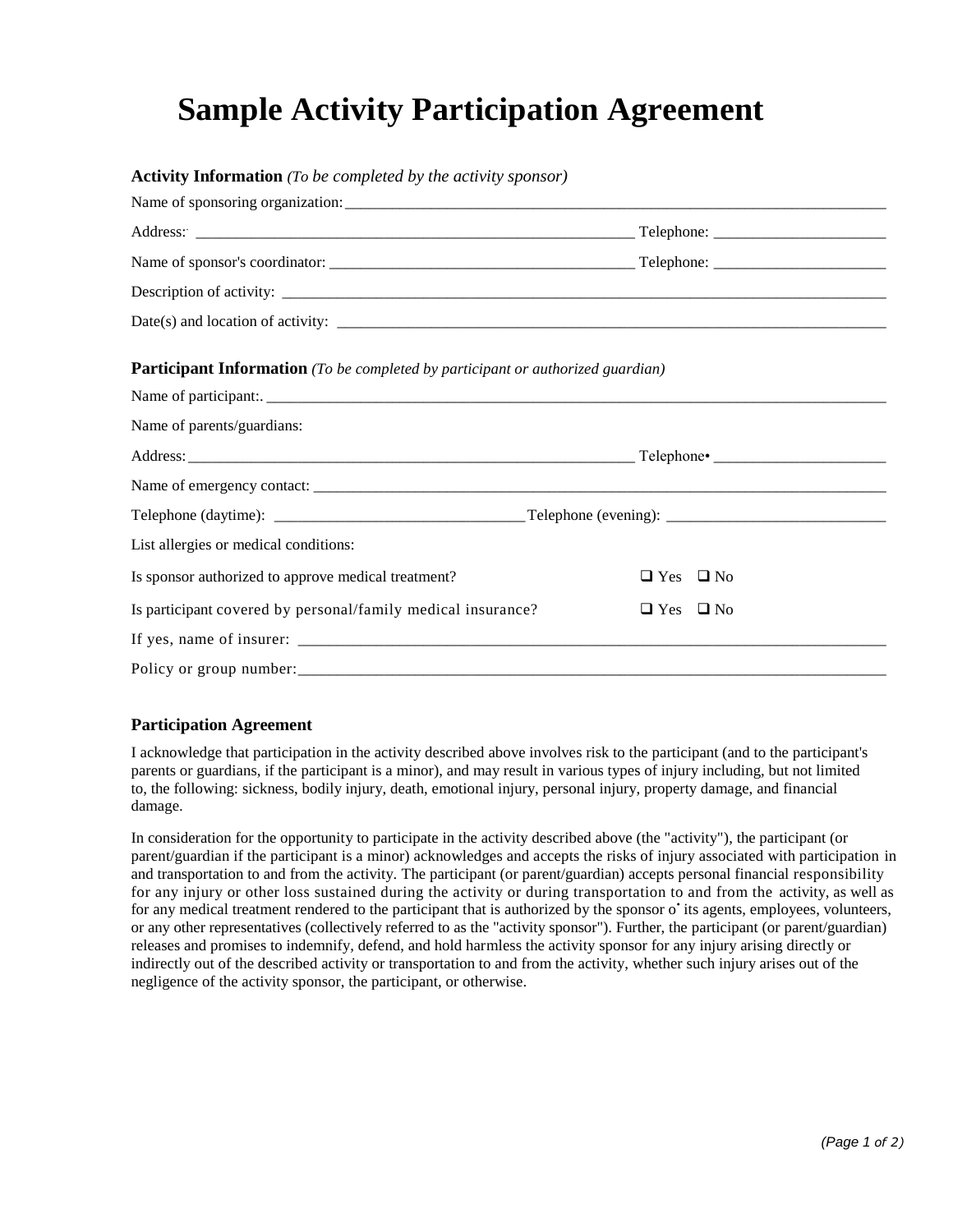If a dispute over this agreement or any claim for damages arises, the participant (or parent/guardian) agrees to resolve the matter through a mutually acceptable alternative dispute resolution process. If the participant (or parent/guardian) and the activity sponsor cannot agree upon such a process, the dispute will be submitted to a three-member arbitration panel for resolution in accordance with the rules of the American Arbitration Association.

| Signature: | Date: |
|------------|-------|
| Signature: | Date: |
| Signature: | Date: |

*(Participant and/or parent/guardians if participant is a minor)*